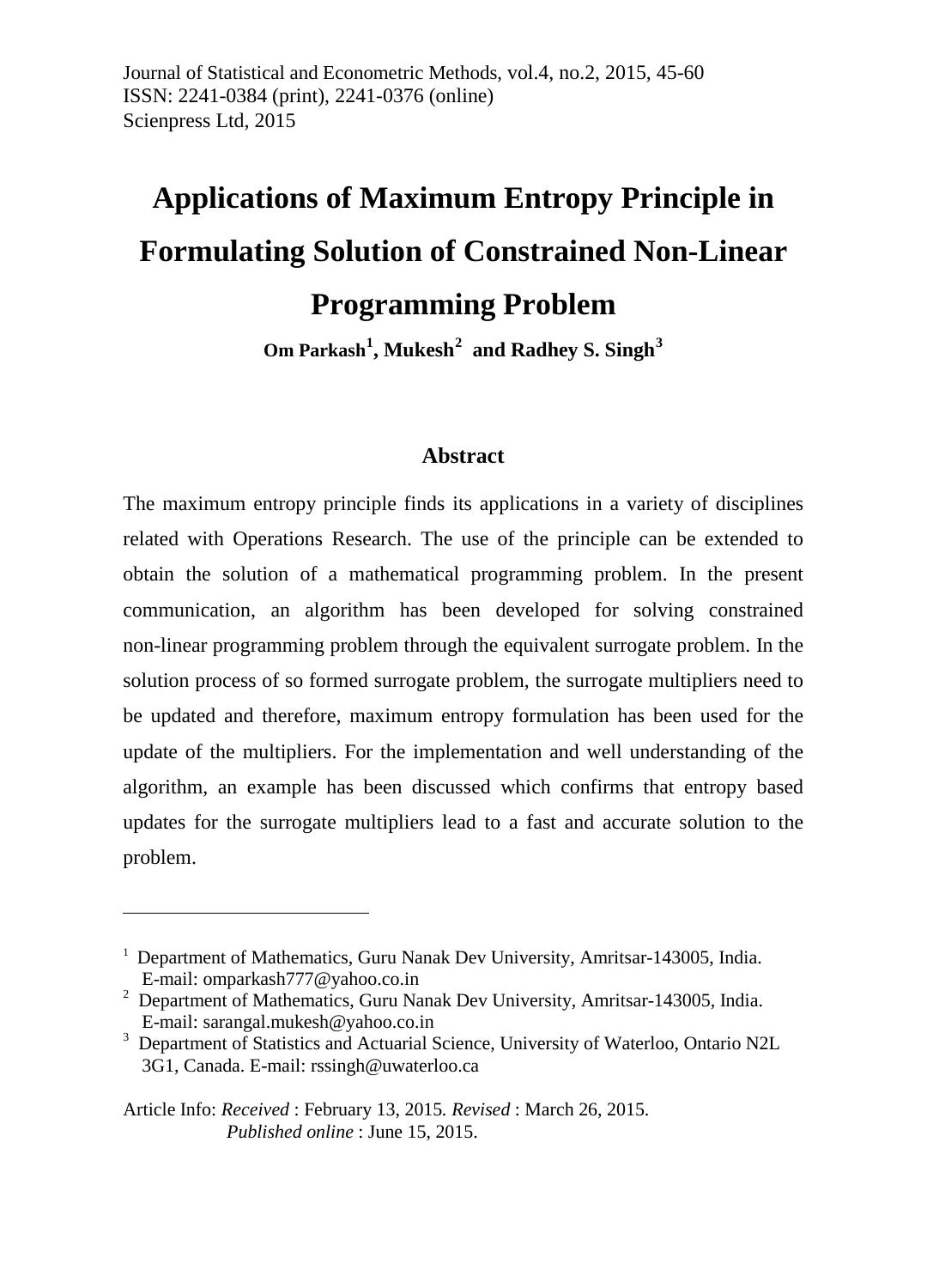#### **Mathematics Subject Classification:** 94A15; 94A17

**Keywords:** Entropy; Maximum entropy principle; Non-linear programming; Saddle point; Surrogate problem

## **1 Introduction**

Information theory provides a constructive role for setting up probability distributions when partial information is available and leads to a type of statistical inference which is called the maximum-entropy estimate. This estimate is least biased as it is maximally noncommittal with regard to missing information. The principle of maximum entropy introduced by Jaynes [1] provides a unique solution for the posterior probability distribution based on the intuition that the information gain consistent with assumptions and evidence should be minimal.

In real life situations as well as in several disciplinary pursuits, we are very frequently concerned with constrained optimization. For such pursuits, Kapur [2] explained the principle of maximum entropy with the view that at any stage, we may have infinity of probability distributions consistent with the given constraints, such as,

$$
\sum_{i=1}^{n} p_i = 1, \sum_{i=1}^{n} p_i g_{ri} = a_r, r = 1, 2, ..., m, m+1 < n, p_1 \ge 0, ..., p_n \ge 0
$$
\n(1.1)

Out of these distributions, one has maximum uncertainty  $H_{\text{max}}$  and the uncertainty *H* of any other distribution is less than  $H_{\text{max}}$  and if we desire to reduce uncertainty, then can be done only with the help of some additional information. Thus, the use of any distribution other than the maximum uncertainty distribution implies the use of some information in addition to that given by equation (1.1). Now, according to Jaynes [1] maximum entropy principle which is nothing but the principle of scientific objectivity and it implies that we should use all the information given to us and avoid using any information not given to us.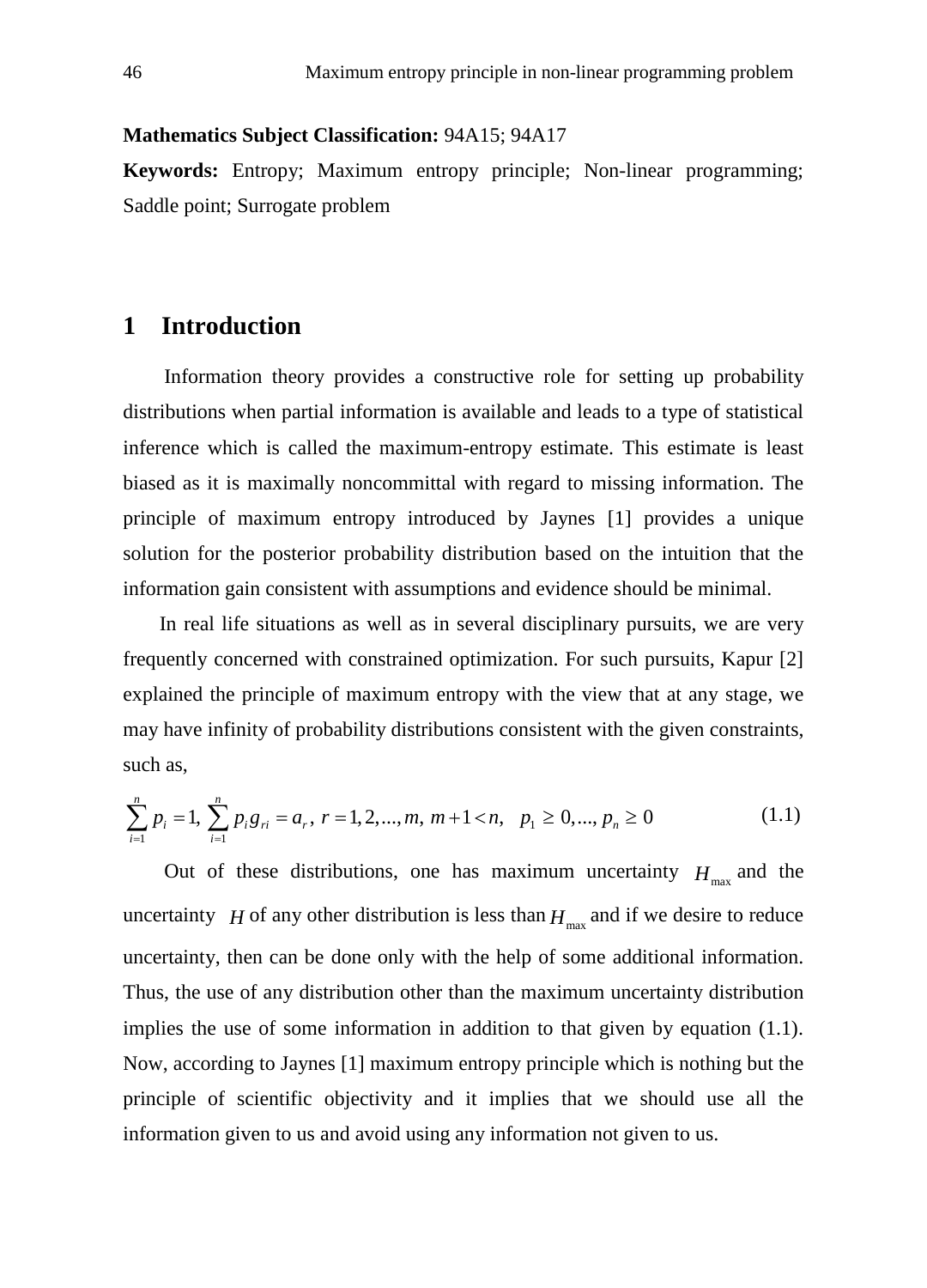For the deeper study of maximum entropy principle to a variety of disciplines, Kapur [2] provided the applications of Shannon's entropy [3], given by

$$
H(P) = -\sum_{i=1}^{n} p_i \log p_i \tag{1.2}
$$

But there exist a variety of information theoretic entropies-parametric as well non-parametric investigated by various researchers. To cite a few, we have

$$
_{\alpha}H(P) = \frac{1}{1-\alpha} \log \left( \sum_{i=1}^{n} p_i^{\alpha} / \sum_{i=1}^{n} p_i \right), \alpha \neq 1, \alpha > 0
$$
 (1.3)

which is Renyi's entropy [4].

Following this development, Havrada-Charvat [5] introduced a non-additive entropy, given by

$$
H^{\alpha}(P) = \frac{\left[\sum_{i=1}^{n} p_i^{\alpha}\right] - 1}{2^{1-\alpha} - 1}, \alpha \neq 1, \alpha > 0
$$
\n(1.4)

Parkash and Mukesh [6, 7] investigated and introduced new generalized parametric measures of entropy for the real parameters, given by the following expressions

$$
H_{\alpha}(P) = \frac{1}{\alpha} \sum_{i=1}^{n} \left(1 - p_i^{\alpha p_i}\right), \qquad \alpha \neq 0, \alpha > 0 \tag{1.5}
$$

$$
{}^{\alpha}H(P) = \frac{1}{2(1-\alpha)}\sum_{i=1}^{n} [\alpha(p_i^{1-\alpha} - 1) + \log p_i^{1-\alpha}], \ \alpha \neq 1, \ \alpha > 0 \tag{1.6}
$$

Furthermore, Parkash and Mukesh [8] provided the applications of these generalized measures to the fields of Statistics for the development of interrelationships between information measures and Chi-square variate. Moreover, Parkash and Mukesh [7] investigated the study of maximum entropy principle to the field of queueing theory.

Fang, Rajasekera and Tsao [9] remarked that entropy optimization is a useful combination of classical entropy theory with mathematical optimization. The resulting entropy optimization models have proved their usefulness with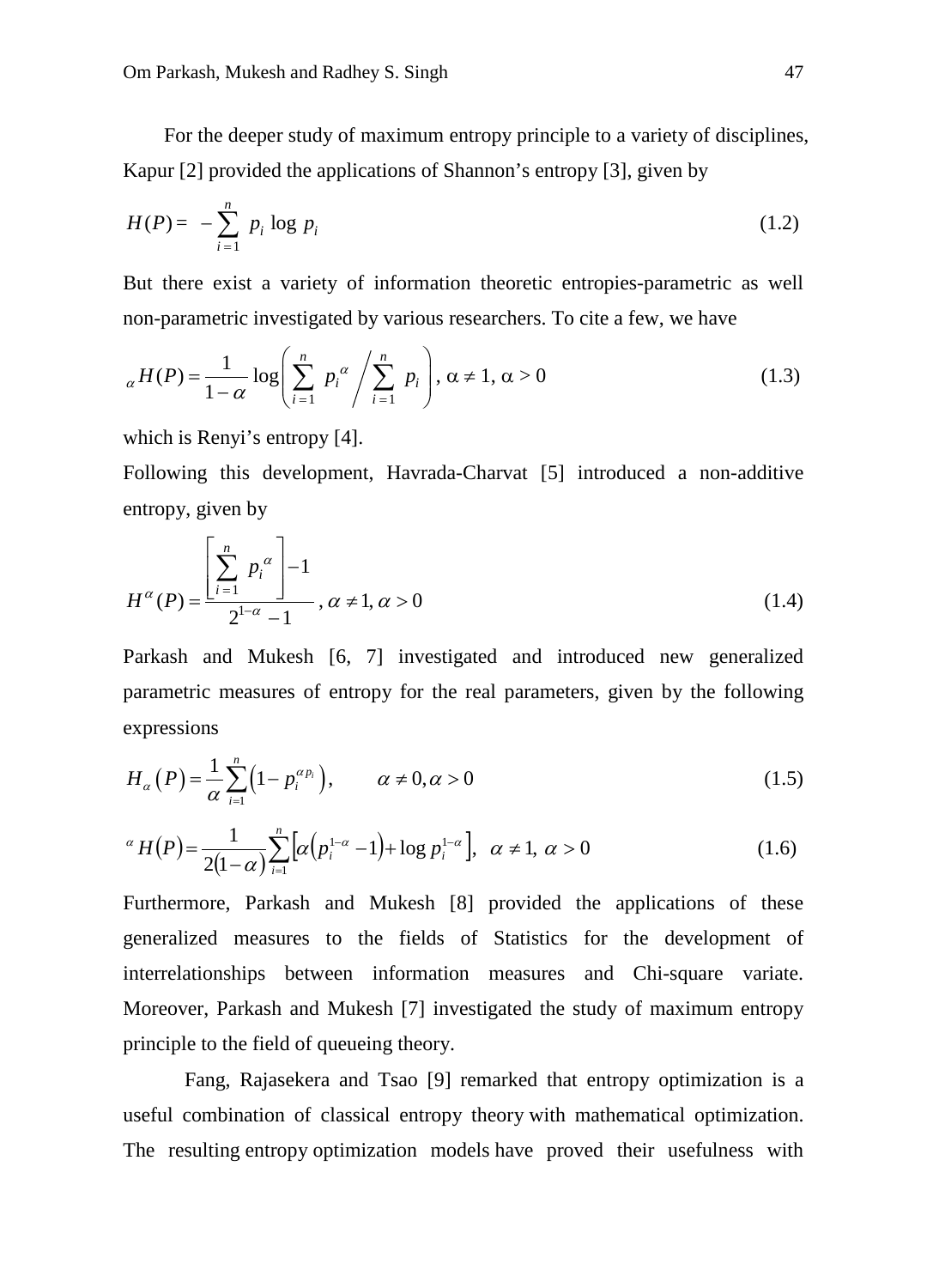successful applications in a variety of mathematical areas. Greenberg and Pierskalla [10] presented an approach for solving arbitrary mathematical programs. The authors observed that the surrogate mathematical program is a lesser constrained problem that, in some cases, may be solved with dynamic programming. A similar study of the surrogate mathematical program has been made by Glover [11].

Erlander [12] provided a treatment of entropy constrained linear programs from modelling as well as computational aspects. Some other contributors, due to Templeman and Xingsi [13], Das, Mazumder and Kajal [14] and Yin-Xing [15], concerned the development of many information-theoretic algorithms for solving constrained linear and non-linear programming problems based upon the principle of minimum cross-entropy and surrogate mathematical programming.

In the present communication, a solution of general constrained non-linear programming problem has been provided by formulating it into an equivalent surrogate problem which reached the solution point iteratively by using the maximum entropy formulation. Further a numerical example is given for solving a simple convex non-linear programming problem which ensures the advantage of using maximum entropy technique for solving the problem.

## **2 General Non-linear Programming Problem**

Many problems in engineering sciences involve the optimization of non-linear functions *f* and/or *g* and almost invariably active constraints. Consider such a problem of a generalized constrained non-linear programming problem given by

#### **Problem-I:**

Minimize  $f(x)$  (2.1)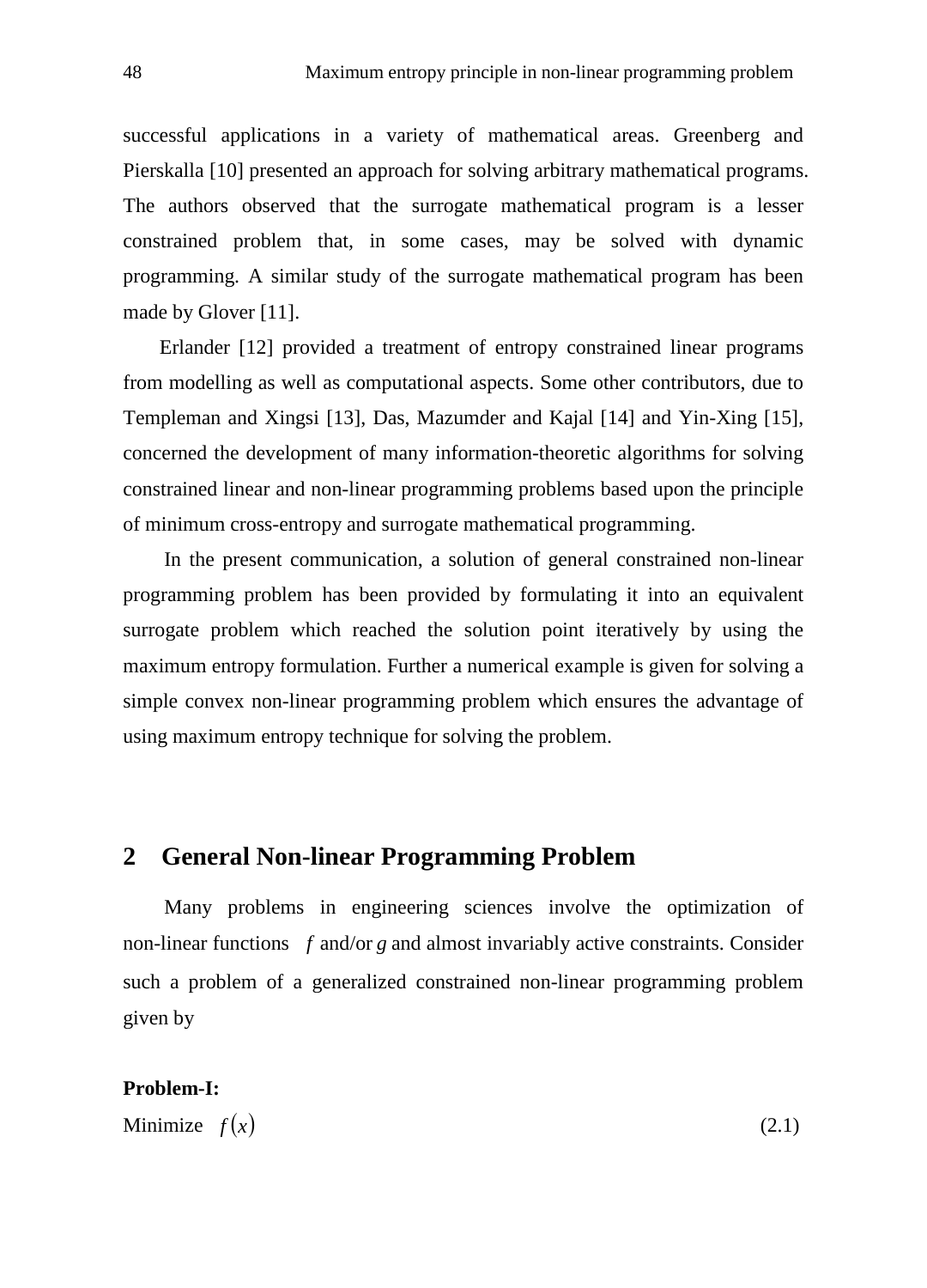subject to the constraints

$$
g_j(x) \le 0, \quad j = 1, 2, \dots, m \tag{2.2}
$$

where *x* denotes the vector of real valued variable  $x_i$  ( $i = 1, 2, ..., n$ ) and the constraint functions  $g_j$  ( $j = 1, 2, ..., m$ ) represent the constraint vector  $g$ .

There are widespread applications of the Problem-I and plenty of techniques for the solution of this problem. The numerical solutions of this type of problems are of great importance for engineering design, synthesis and analysis. Thus, Problem-I has an equivalent surrogate form expressed in the following.

#### **Problem-II:**

Minimize  $f(x)$ 

subject to a single constraint

$$
\sum_{j=1}^{m} \mu_j g_j(x) = 0
$$
\n(2.3)

where  $\mu_j$  ( $j = 1,2,...,m$ ) are non-negative surrogate multipliers termed as surrogate multipliers. Without any loss of generality, the surrogate multipliers  $\mu$  may be assumed to be normalized to unity, that is,

$$
\sum_{j=1}^{m} \mu_j = 1 \tag{2.4}
$$

The solution process is set in a probabilistic context by considering the Problem-I with estimating the probability of assigning the event that each constraint is active at the optimum. Denoting these probabilities by  $\mu_j$  ( $j = 1, 2, ..., m$ ), it is obvious that at least one of the constraints must be active so that the condition (2.4) must hold. We reach the solution  $x^*$  of the Problem-I indirectly through a sequence of solutions of the Problem-II. Thus, the problems I and II are equivalent at the solution point.

The Lagrange's function of the Problem-II is given by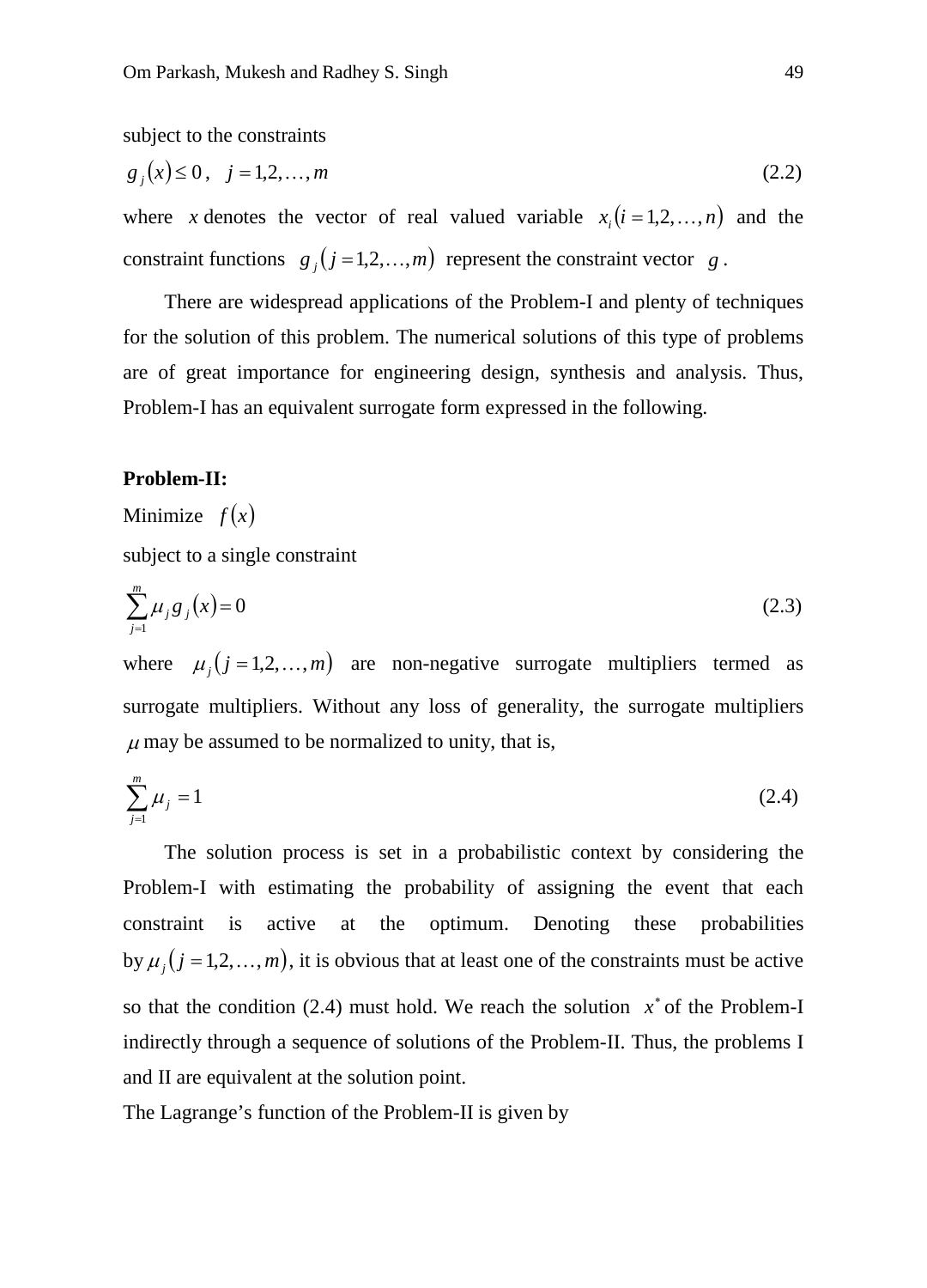$$
\Omega = f(x) + \lambda \sum_{j=1}^{m} \mu_j g_j(x)
$$
\n(2.5)

where  $\lambda$  is the Lagrange multiplier associated with the constraint (2.3) in the Problem-II. An essential condition to be satisfied is that  $(x^*, \mu^*, \lambda^*)$  should be a saddle point of the Lagrange's function  $\Omega$  of the Problem-II, that is,

$$
\Omega(x, \mu^*, \lambda^*) \ge \Omega(x^*, \mu^*, \lambda^*) \ge \Omega(x^*, \mu, \lambda)
$$
\n(2.6)

The left hand inequality of  $(2.6)$  gives the minimization over variables x for specified  $\mu$  and  $\lambda$  whereas the right hand inequality implies the maximization over  $\mu$  and  $\lambda$  for specified x. In fact x,  $\mu$  and  $\lambda$  are related through the stationarity of the Lagrange's function  $\Omega$  with respect to *x* as shown in the following expression

$$
\frac{\partial \Omega}{\partial x_i} = \frac{\partial}{\partial x_i} f(x) + \lambda \sum_{j=1}^m \mu_j \frac{\partial}{\partial x_i} g_j(x), \quad i = 1, 2, ..., n
$$
\n(2.7)

The saddle point condition (2.6), which is written in terms of Lagrange's function  $\Omega$ , may however be satisfied by iterative means using Problem-II itself, with alternative iterations in  $x$ -space and  $\mu$ -space. The algorithm is as follows:

Choose the initial set of the surrogate multipliers  $\mu^0$  and solve the Problem-II to obtain the values of  $x^0$  (by minimization, corresponding to the left hand inequality in (2.6)). The surrogate multipliers are then updated to  $\mu^1$  (by maximization for fixed  $x^0$ , corresponding to the left hand inequality in (2.6)) and the Problem-II is solved again to give  $x<sup>1</sup>$ . The process is repeated until the sequence  $(\mu^0, x^0)(\mu^1, x^1), \ldots, (\mu^k, x^k)$ , converges to the solution of the Problem-II and hence of the Problem-I, at  $(\mu^*, x^*)$ . It is evident that the updated surrogate multipliers  $\mu^{k+1}$  must satisfy the normality condition and the surrogate constraint of the Problem-II. Thus

$$
\sum_{j=1}^{m} \mu_j^{k+1} = 1 \tag{2.8}
$$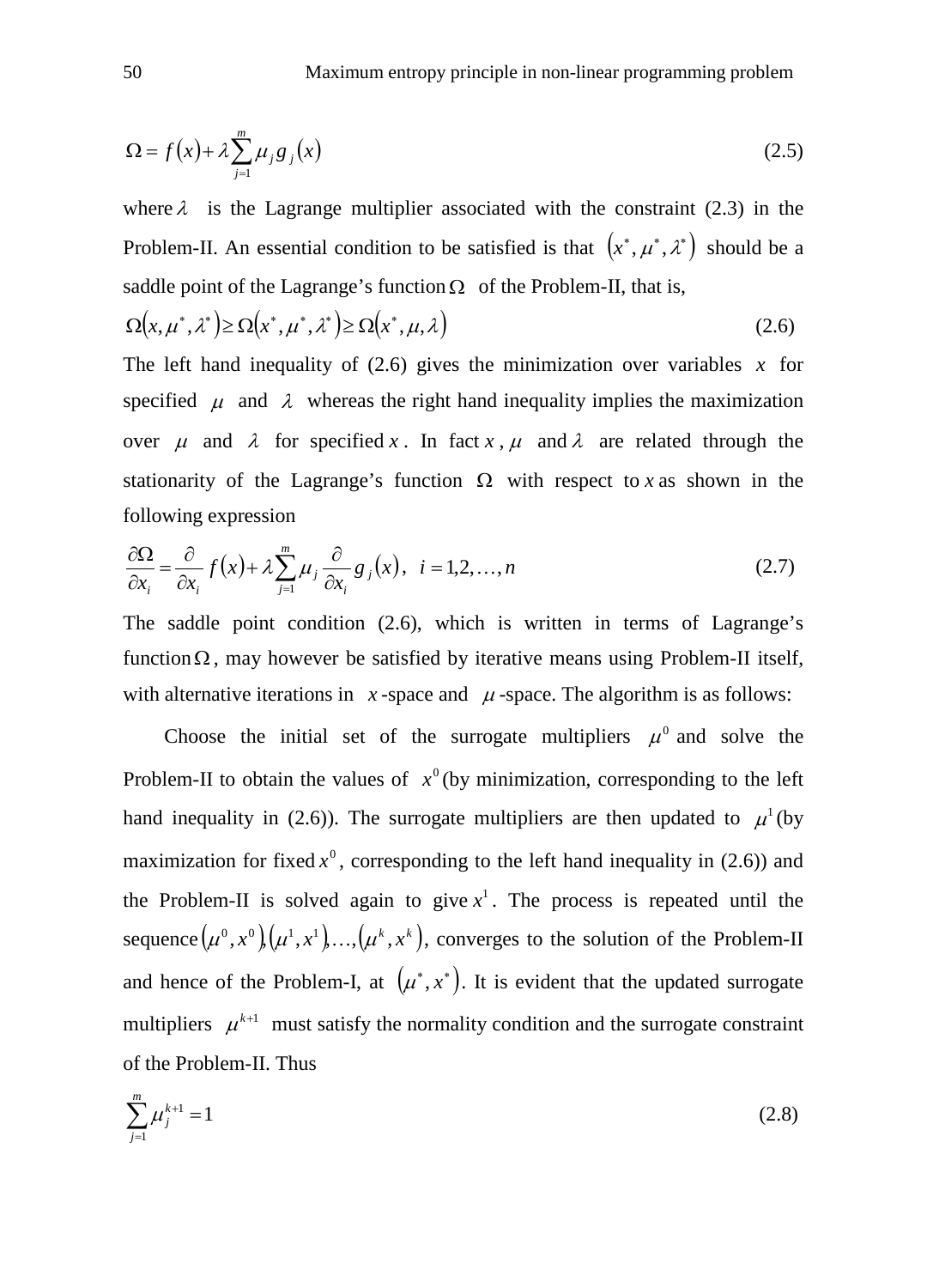and

$$
\sum_{j=1}^{m} \mu_j^{k+1} g_j \left( x^{k+1} \right) = 0 \tag{2.9}
$$

For the condition (2.9) to be satisfied we require the values for  $g_j(x^{k+1})$ ,  $j = 1, 2, \dots, m$  which are not known yet. Therefore, we assume that the best estimates for  $g_j(x^{k+1})$  are the values  $g_j(x^k)$  to be used in the equation (2.9), which is modified to the following equation

$$
\sum_{j=1}^{m} \mu_j^{k+1} g_j\left(x^k\right) = \varepsilon \tag{2.10}
$$

where  $\varepsilon$  is the unknown error introduced due to the replacement of the values  $g_j(x^{k+1})$  by the values  $g_j(x^k)$ ,  $j = 1, 2, ..., m$ . Furthermore, we would expect  $\varepsilon$  to approach zero as the sequence of the iterations  $x^k, x^{k+1}, \ldots$ approaches to  $x^*$ . Therefore, we reached the following assignment problem Assign  $\mu_j^{k+1}$ ,  $j = 1, 2, ..., m$  subject to the conditions

$$
\sum_{j=1}^{m} \mu_j^{k+1} = 1 \text{ and } \sum_{j=1}^{m} \mu_j^{k+1} g_j(x^k) = \varepsilon \text{ with } \varepsilon \to 0^+
$$

Since the surrogating has no meaning for a single constraint, that is,  $m=1$ , therefore the cases for  $m \ge 2$  are of interest. For the special case  $m = 2$ , the equations (2.8) and (2.10) give a unique assignment

$$
\mu_1^{k+1} = \frac{\left[\varepsilon - g_2(x^k)\right]}{\left[g_1(x^k) - g_2(x^k)\right]}
$$
\n(2.11)

and

$$
\mu_2^{k+1} = \frac{[g_1(x^k) - \varepsilon]}{[g_1(x^k) - g_2(x^k)]}
$$
\n(2.12)

which depends upon the unknown error term  $\varepsilon$ . For the general case  $m > 2$ , the equations (2.8) and (2.10) are insufficient to yield a unique assignment  $\mu^{k+1}$ . In the absence of any explicit criterion of  $\mu$ -maximization (necessary to satisfy the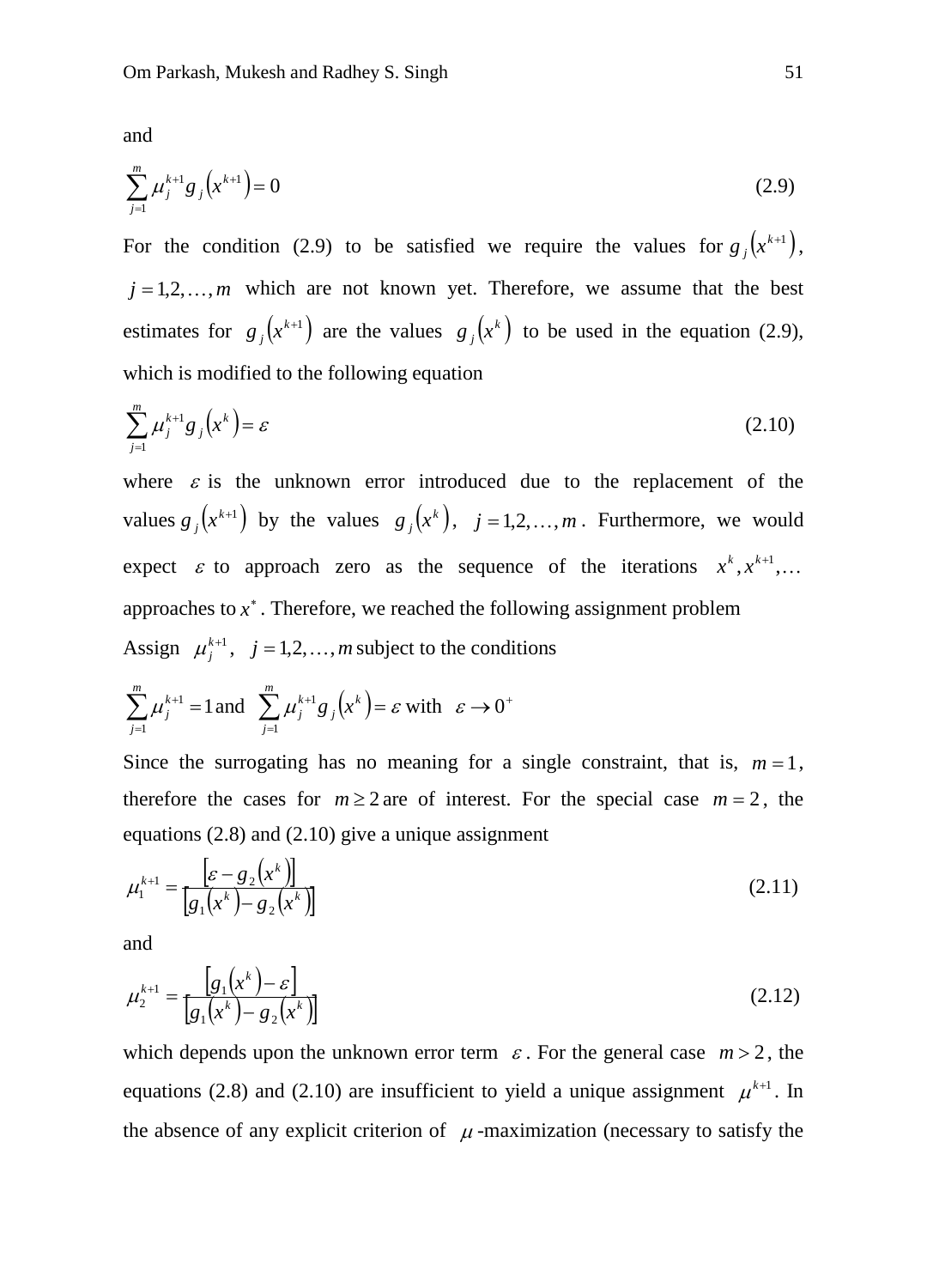saddle point condition (2.6)) which would lead to a unique assignment, an artificial criterion must be imposed. However, on the basis of the information available, there is no logical justification for a criterion which favours one specific assignment rather than another. The artificial criterion should correspond to a maximization process in  $\mu$ -space with the conditions (2.8) and (2.10) satisfied alongside, otherwise the criterion should introduce minimize bias into the assignment of  $\mu^{k+1}$ . Hence, it is logical to maximize the entropy of the multipliers  $\mu^{k+1}$  by using the maximum entropy formulation. Thus, the unsolvable assignment problem is replaced by the following solvable problem in the context of Havrada-Charvat's entropy [5].

#### **Problem-III:**

Maximize 
$$
H^{\alpha}(\mu) = \frac{1}{2^{1-\alpha} - 1} \left[ \sum_{j=1}^{m} (\mu_j^{k+1})^{\alpha} - 1 \right]
$$
 (2.13)

subject to the constraints

$$
\sum_{j=1}^{m} \mu_j^{k+1} = 1 \text{ and } \sum_{j=1}^{m} \mu_j^{k+1} g_j(x^k) = \varepsilon
$$
  
where  $\mu_j^{k+1} \ge 0$ ,  $j = 1, 2, ..., m$ 

The Lagrange's function of the Problem-III is given by

$$
\Delta = \frac{1}{2^{1-\alpha} - 1} \left[ \sum_{j=1}^{m} \left( \mu_j^{k+1} \right)^{\alpha} - 1 \right] + \nu \left[ \sum_{j=1}^{m} \mu_j^{k+1} - 1 \right] + \eta \left[ \sum_{j=1}^{m} \mu_j^{k+1} g_j \left( x^k \right) - \varepsilon \right] \tag{2.14}
$$

where  $\upsilon$  and  $\eta$  are the Lagrange's multipliers associated with the constraints. Differentiating equation (2.14) with respect to  $\mu_j^{k+1}$  and setting equal to zero, we get

$$
\left(\mu_j^{k+1}\right)^{\alpha-1} = \frac{1-2^{1-\alpha}}{\alpha} \left[\nu + \eta g_j\left(x^k\right)\right]
$$
\n(2.15)

Now, taking in particular  $\alpha = 2$ , the equation (2.15) becomes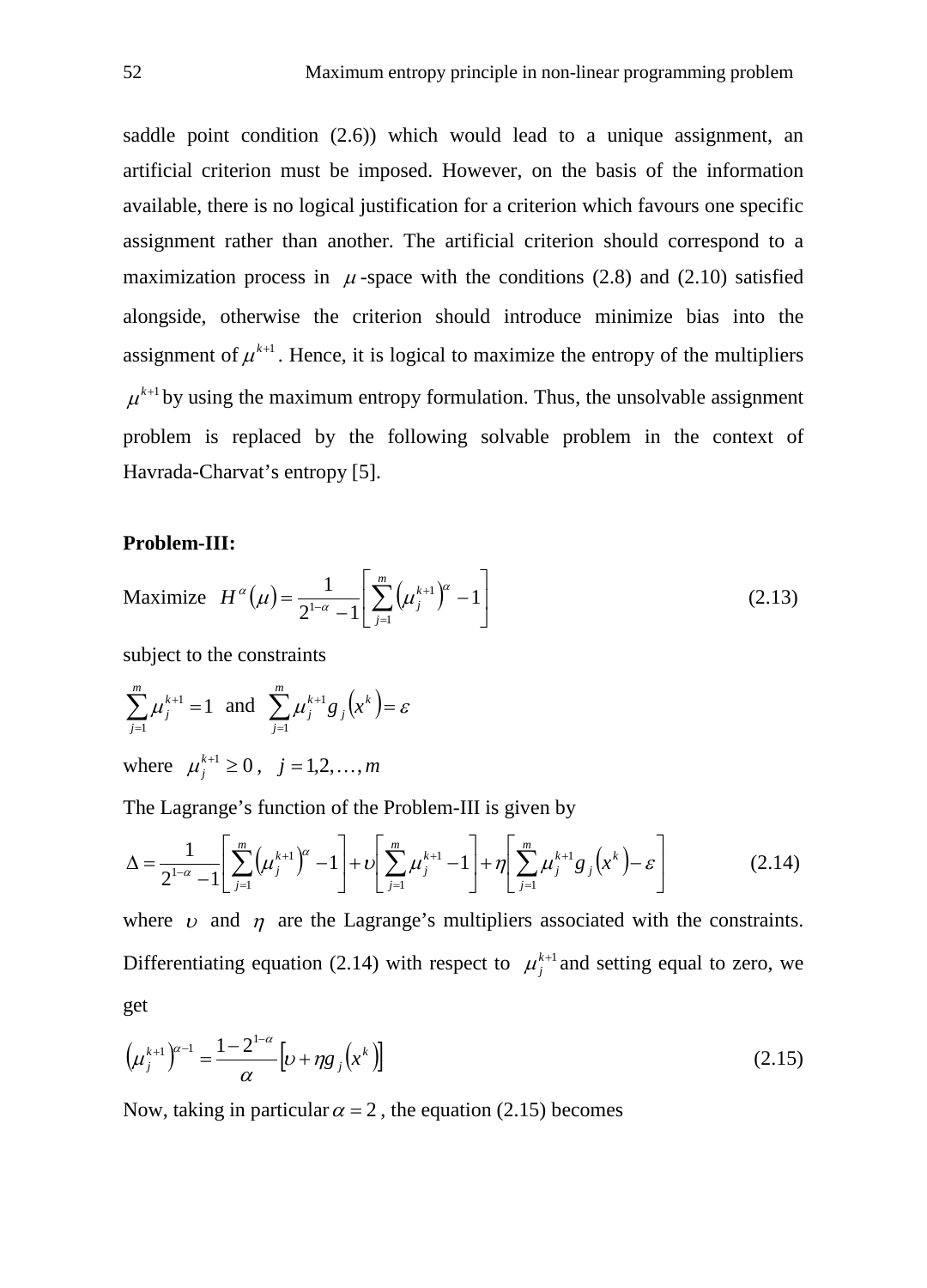$$
\mu_j^{k+1} = \frac{1}{4} \left[ \nu + \eta g_j \left( x^k \right) \right] \tag{2.16}
$$

In view of the equations  $(2.8)$ ,  $(2.10)$  and  $(2.16)$ , we eliminate the Lagrange's multipliers  $\upsilon$  and  $\eta$  to get the updated surrogate multipliers (See Appendix A), given by

$$
\mu_j^{k+1} = \frac{1}{m} \left\{ 1 - \frac{\left[ \sum_{j=1}^m g_j(x^k) - mg_j(x^k) \right] \left[ \sum_{j=1}^m g_j(x^k) - m \epsilon \right]}{\left[ \sum_{j=1}^m g_j(x^k) \right]^2 - m \sum_{j=1}^m g_j^2(x^k)} \right\}, \quad j = 1, 2, ..., m \quad (2.17)
$$

The equation  $(2.17)$  is proposed to be a relationship for updating the surrogate multipliers in the iterative algorithm described above. The error term  $\varepsilon$  is unknown but should approach zero from positive side as iterations approach the optimum. Thus  $\varepsilon$  may be considered as a control parameter whose value should be chosen at each iteration with the desired behaviour.

In the special case of Problem-I with two constraints ( $m = 2$ ), equations (2.11) and (2.12) represent a unique updating formula for  $\mu_1$  and  $\mu_2$  quite independently of the maximum entropy formulation. It may be noted that for  $m = 2$ , the entropy based update formula  $(2.17)$  yields the same results as the update in the equations  $(2.11)$  and  $(2.12)$ . This is not surprising, but it does permit the  $\mu$  update formula (2.17) to be viewed as a least biased extension of the unique result represented by the set of the equations  $(2.11)$  and  $(2.12)$  for  $m = 2$  in the more general realm of  $m > 2$ . This concludes the derivation of an entropy based update formula for the surrogate multipliers.

## **3 Numerical Example**

We consider the following example in which an analytical solution for the *x*-phase minimization is available for any set of values of  $\mu$ . Consequently, the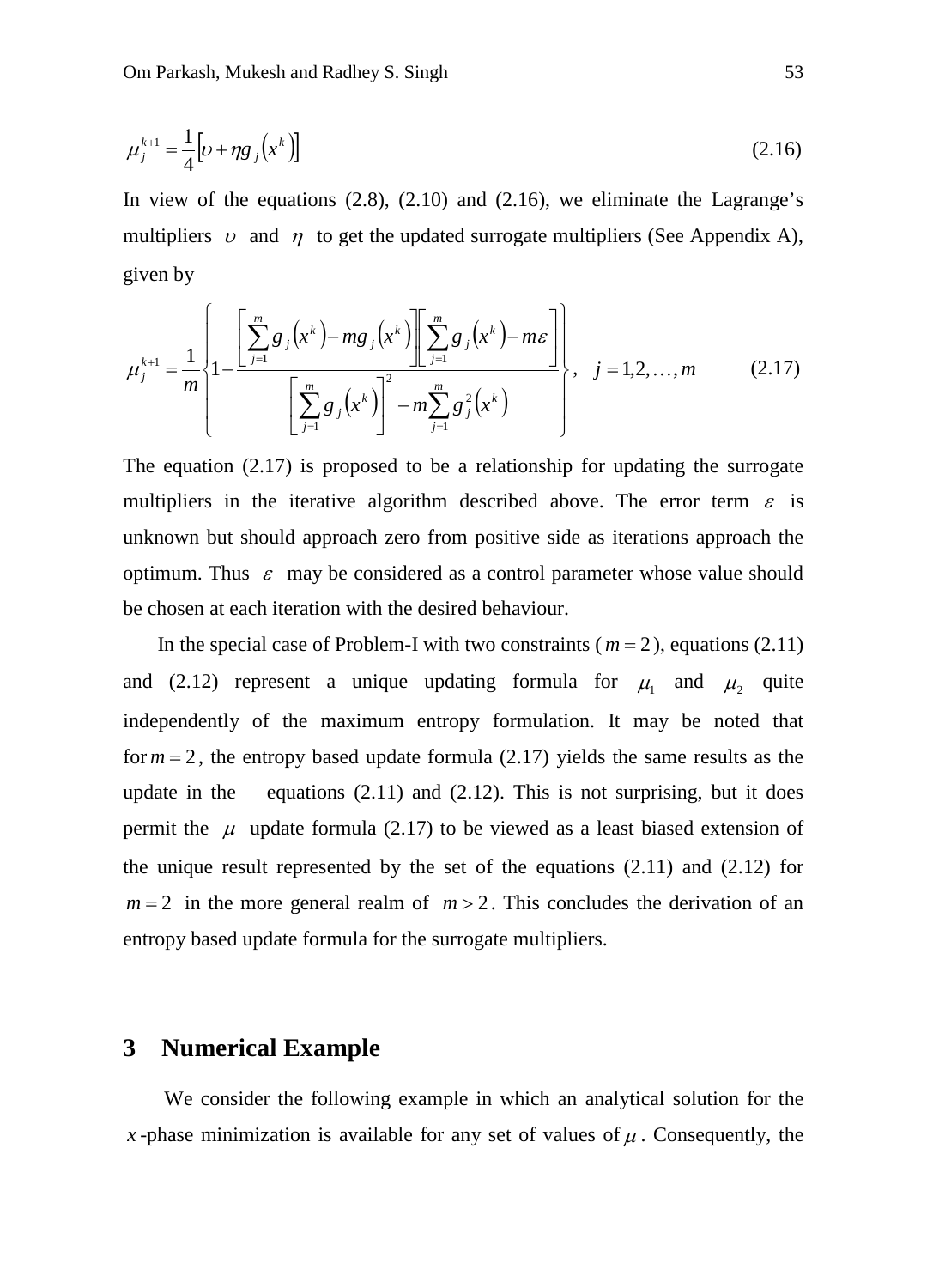example focuses attention on the  $\mu$ -phase iterations which are the centre of the present method. The example is as follows:

Minimize 
$$
f(x) = \frac{1}{x_1 x_2 x_3}
$$
 (3.1)

subject to the constraints

$$
g_1(x) = 2x_1 + x_2 + 3x_3 - 1 \le 0
$$
\n(3.2)

$$
g_2(x) = x_1 + x_2 + x_3 - 1 \le 0
$$
\n(3.3)

$$
g_3(x) = x_1 + 3x_2 + 2x_3 - 1 \le 0
$$
\n(3.4)

$$
x_1, x_2, x_3 > 0
$$

The surrogate form of the given problem is

Minimize 
$$
f(x) = \frac{1}{x_1 x_2 x_3}
$$
 subject to  
\n
$$
\mu_1(2x_1 + x_2 + 3x_3 - 1) + \mu_2(x_1 + x_2 + x_3 - 1) + \mu_3(x_1 + 3x_2 + 2x_3 - 1) = 0
$$
\nwhich rearranges to

which rearranges to

$$
\mu_1(2x_1 + x_2 + 3x_3) + \mu_2(x_1 + x_2 + x_3) + \mu_3(x_1 + 3x_2 + 2x_3) - 1 = 0
$$
\n(3.5)

The corresponding Lagrange's function is given by

$$
\Omega = \frac{1}{x_1 x_2 x_3} + \lambda \left[ \mu_1 (2x_1 + x_2 + 3x_3) + \mu_2 (x_1 + x_2 + x_3) + \mu_3 (x_1 + 3x_2 + 2x_3) - 1 \right] \tag{3.6}
$$

Now  $\frac{\cos 2\theta}{2} = 0$ ∂  $\frac{\partial \Omega}{\partial x_i} = 0$ , *i* = 1,2,3 gives the following set of equations

$$
\frac{1}{x_1^2 x_2 x_3} = \lambda (2\mu_1 + \mu_2 + \mu_3)
$$
\n(3.7)

$$
\frac{1}{x_1 x_2^2 x_3} = \lambda (\mu_1 + \mu_2 + 3\mu_3)
$$
\n(3.8)

$$
\frac{1}{x_1 x_2 x_3^2} = \lambda \left( 3\mu_1 + \mu_2 + 2\mu_3 \right) \tag{3.9}
$$

In view of the equations  $(3.5)$ ,  $(3.7)$ ,  $(3.8)$  and  $(3.9)$ , we get the following values of  $x_1$ ,  $x_2$  and  $x_3$  in terms of  $\mu_1$ ,  $\mu_2$  and  $\mu_3$ .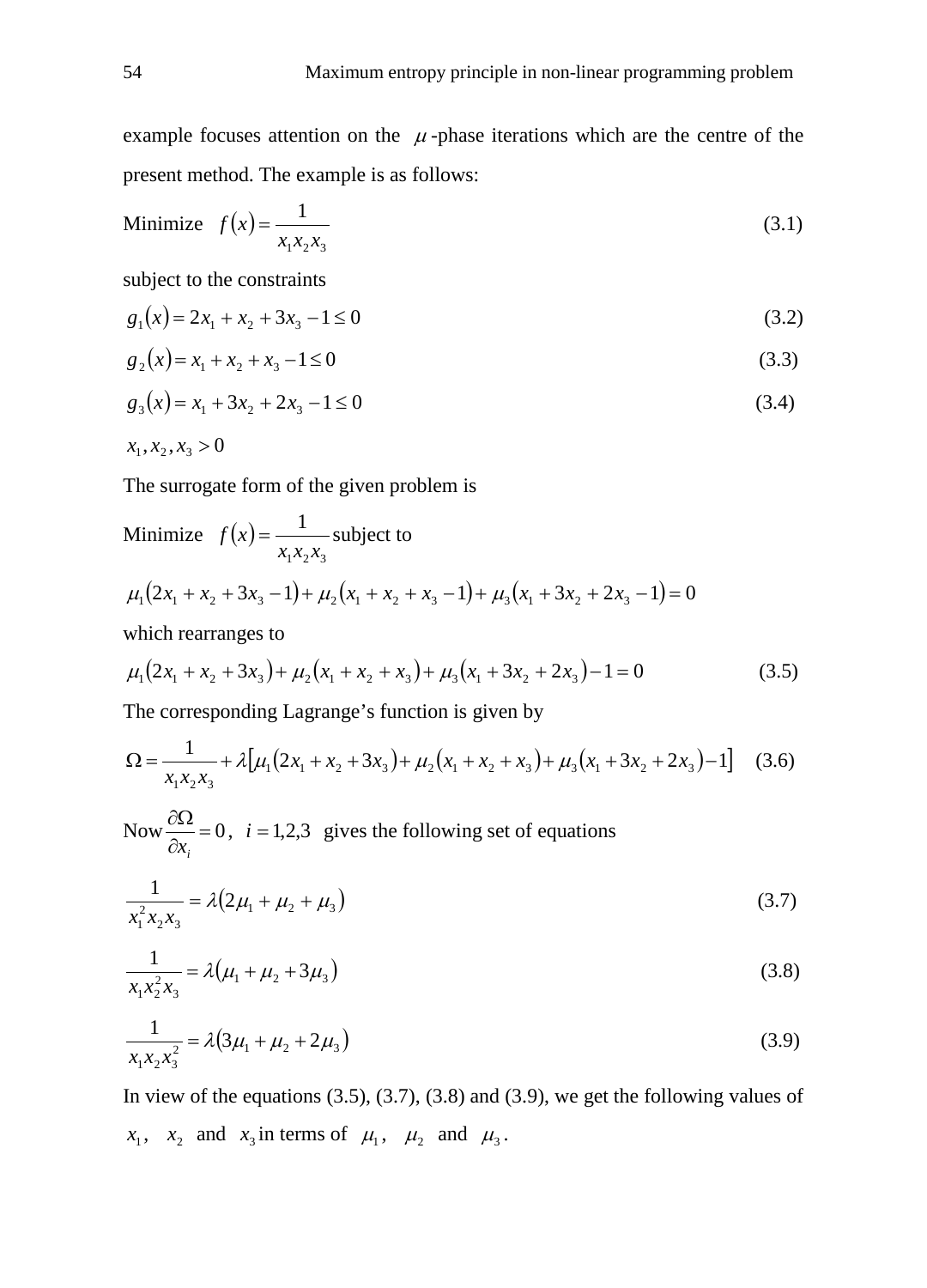$$
x_1 = \frac{1}{3(2\mu_1 + \mu_2 + \mu_3)}
$$
(3.10)

$$
x_2 = \frac{1}{3(\mu_1 + \mu_2 + 3\mu_3)}
$$
(3.11)

$$
x_3 = \frac{1}{3(3\mu_1 + \mu_2 + 2\mu_3)}
$$
(3.12)

| $\boldsymbol{k}$ | $\mathcal E$ | $\mu_{\rm l}$ | $\mu_{2}$ | $\mu_{3}$ | $x_1$   | $x_{2}$ | $x_3$   | g <sub>1</sub> | $g_2$      | $g_3$   |
|------------------|--------------|---------------|-----------|-----------|---------|---------|---------|----------------|------------|---------|
| $\theta$         |              | 1/3           | 1/3       | 1/3       | 0.25    | 0.20    | 0.16667 | 0.20           | $-0.38333$ | 0.18333 |
| 1                | 0.09         | 0.41494       | 0.17691   | 0.40814   | 0.23558 | 0.18352 | 0.14894 | 0.10151        | $-0.43196$ | 0.08403 |
| $\overline{c}$   | 0.0008       | 0.41624       | 0.17540   | 0.40835   | 0.23536 | 0.18348 | 0.14875 | 0.10047        | $-0.43240$ | 0.08332 |
| 3                | 0.00004      | 0.41621       | 0.17533   | 0.40846   | 0.23537 | 0.18346 | 0.14875 | 0.10045        | $-0.43242$ | 0.08325 |

Table 1: Iterations with the updated  $\mu_i$ .

Now, we choose the initial set of the surrogate multipliers  $\mu_1$ ,  $\mu_2$  and  $\mu_3$  which would be used in the equations (3.10), (3.11) and (3.12) to obtain the values of  $x_1$ ,  $x_2$  and  $x_3$ . Jaynes maximum entropy formulation shows that in the absence of any extra information about the problem, the least-biased assumption one can choose is that all the constraints should be equally weighted. Thus we have taken  $\mu_1 = \mu_2 = \mu_3 = \frac{1}{3}$  for the initial iteration. The surrogate multipliers are then updated by using the relationship (2.17) for the repetition of the process till we reach the desired solution of the problem as shown in the Table 1.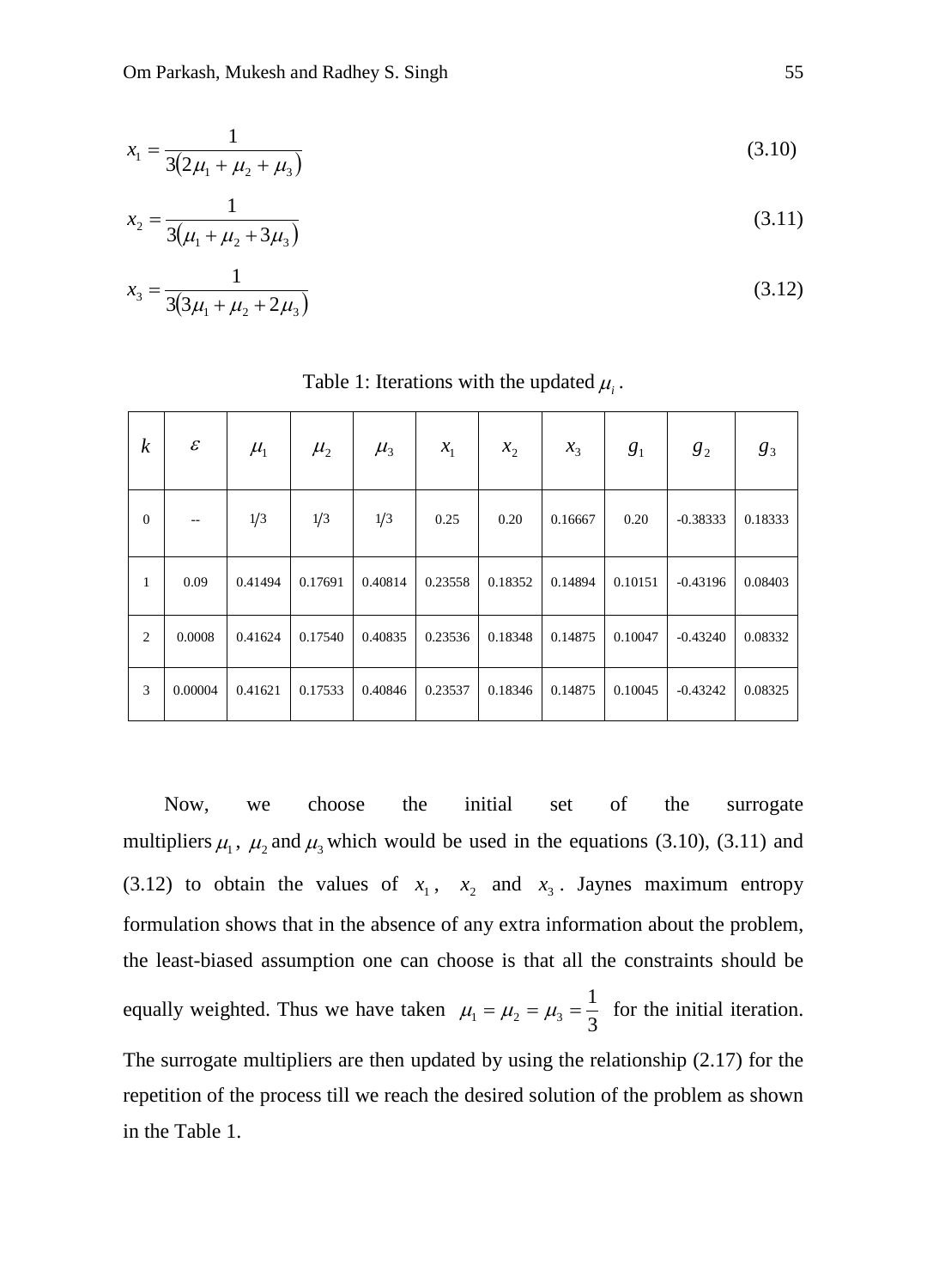Table 1 gives the iterative result and is as exact as the four decimal places accuracy and therefore the minimum value of  $f(x)$  is found to be 155.6858.

## **4 Conclusion**

The present work explores the use of information theory in the mathematical programming problem. An algorithm has been developed for solving constrained non-linear programming problem where the original problem is formulated into equivalent surrogate problem and surrogate multipliers are updated iteratively with the use of maximum entropy formulation. The illustrated example confirms that entropy based updates for the surrogate multipliers lead to a fast and accurate solution of the Problem-I. The example which have discussed above is relatively simple and convex problem in which the convergence rate is dependent upon the sequence of the decreasing values specified for  $\varepsilon$ . Other sequences than that used above have been tested and confirmed for convergence. Thus, the entropy maximization appears to be quantitatively sound. With similar arguments, one can provide the applications of entropy measures either by using the standard measures of entropy or by developing new measures of entropy for the solutions of mathematical programming problems. Moreover, in the literature there exist a variety of methods for obtaining the solutions of linear and non-linear programming problems; we have provided the solution of non-linear programming problem only whereas the solutions for the linear programming problems can similarly be provided.

**ACKNOWLEDGEMENTS.** The authors are thankful to the University Grants Commission, New Delhi, for providing financial assistance for the preparation of the manuscript.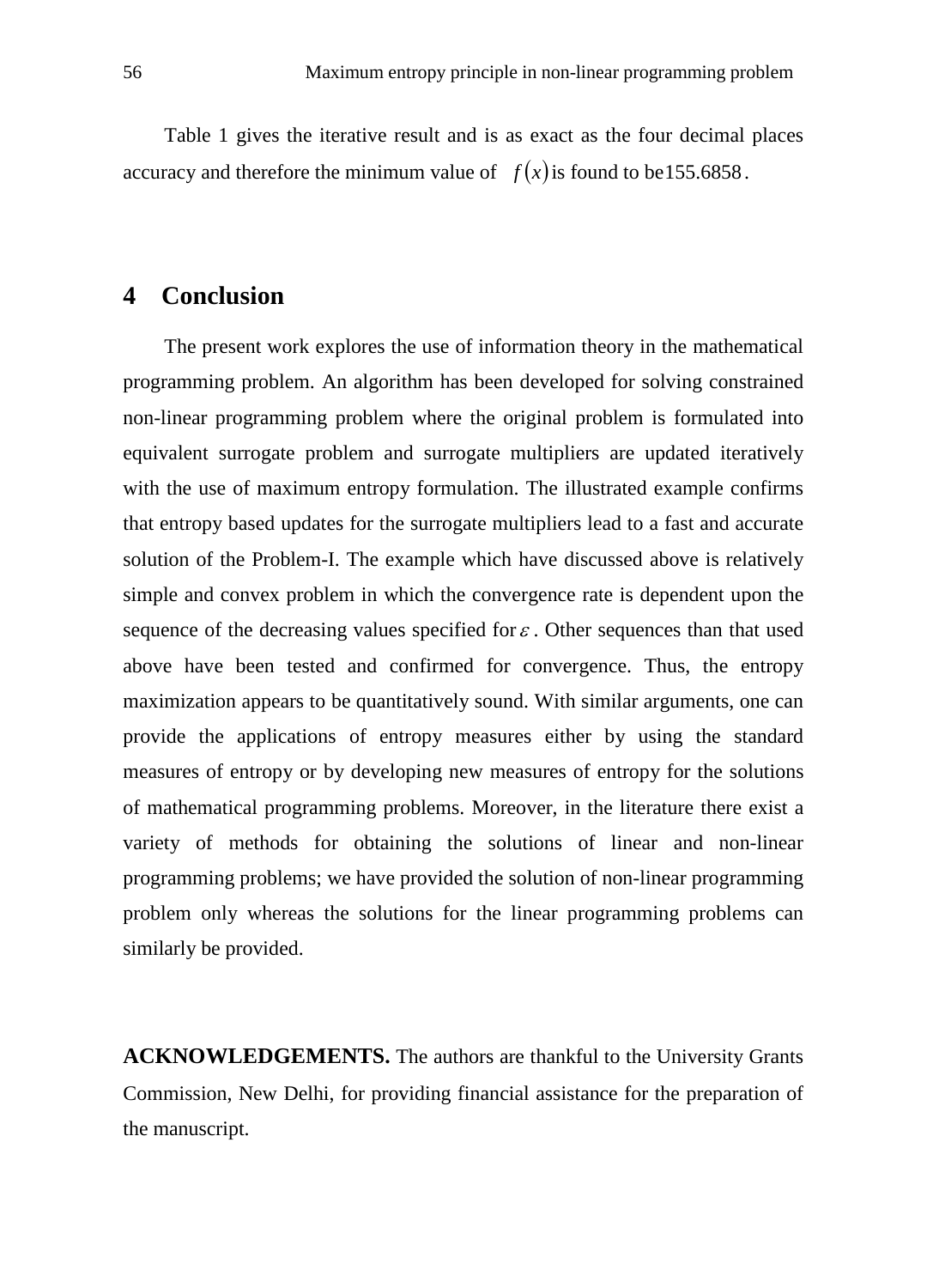## **References**

- [1] E.T. Jaynes, Information theory and statistical mechanics, *The Physical Review*, **106**, (1957), 620-630.
- [2] J.N. Kapur, *Maximum Entropy Models in Science and Engineering*, Wiley Eastern Limited, New Delhi, 1989.
- [3] C.E. Shannon, A mathematical theory of communication, *Bell System Technical Journal*, **27**, (1948), 379-423, 623-659.
- [4] A. Renyi, On measures of entropy and information, *Proceedings 4th Berkeley Symposium on Mathematical Statistics and Probability*, **1**, (1961), 547-561.
- [5] J.H. Havrada and F. Charvat, Quantification methods of classification process: Concept of structural α-entropy, *Kybernetika*, **3**, (1967), 30-35.
- [6] O. Parkash and Mukesh, New generalized parametric measure of entropy and cross-entropy, *American Journal of Mathematics and Sciences*, **1**, (2012), 91-96.
- [7] O. Parkash and Mukesh, Contribution of maximum entropy principle in the field of queueing theory, *Communications in Statistics--Theory and Methods*, (2014). (Accepted)
- [8] O. Parkash and Mukesh, Relation between information measures and chi-square distribution, *International Journal of Pure and Applied Mathematics*, **84**, (2013), 517-524.
- [9] S-C. Fang, J.R. Rajasekera and H-S.J. Tsao, *Entropy Optimization and Mathematical Programming*, Kluwer Academic Publishers, USA, 1997.
- [10] H.J. Greenberg and W.P. Pierskalla, Surrogate mathematical programming, *Operations Research*, **18**, (1970), 924-939.
- [11] F. Glover, Surrogate constraints, *Operations Research*, **16**, (1986), 741-749.
- [12] S. Erlander, Entropy in linear programs, *Mathematical Programming*, **21**, (1979), 137-150.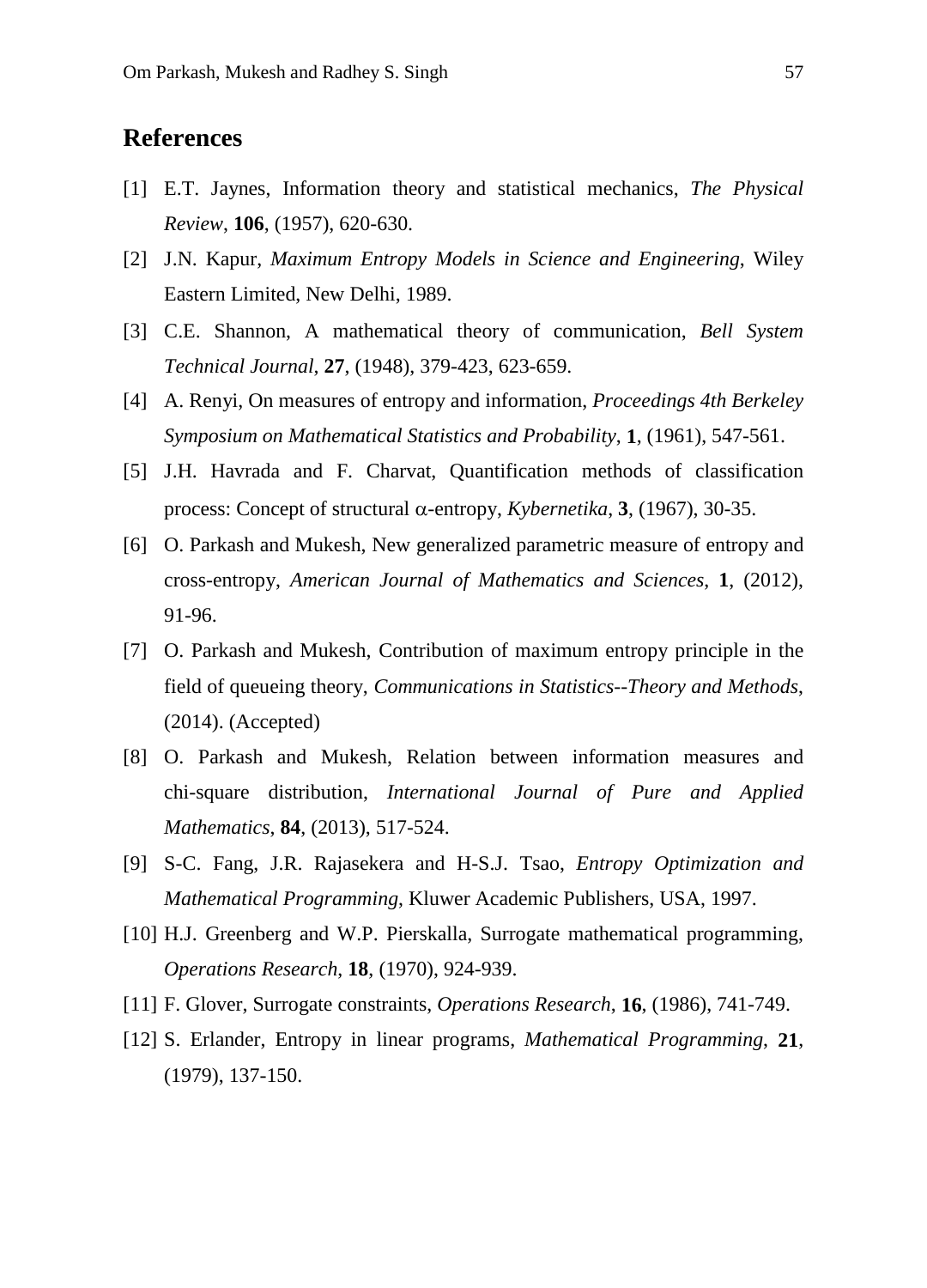- [13] A.B. Templeman and L.A. Xingsi, Maximum-entropy approach to constrained non-linear programming, *Engineering Optimization*, **12(**3), (1987), 191-205.
- [14] N.C. Das, S.K. Mazumder and D.E. Kajal, Constrained non-linear programming: A minimum cross-entropy algorithm, *Engineering Optimization*, **31**(4), (1999), 479-487.
- [15] L. Yin-Xing, Maximum entropy method for linear programming with bounded variables, *Journal of Northwest University*, **35**(5), (2005), 507-510.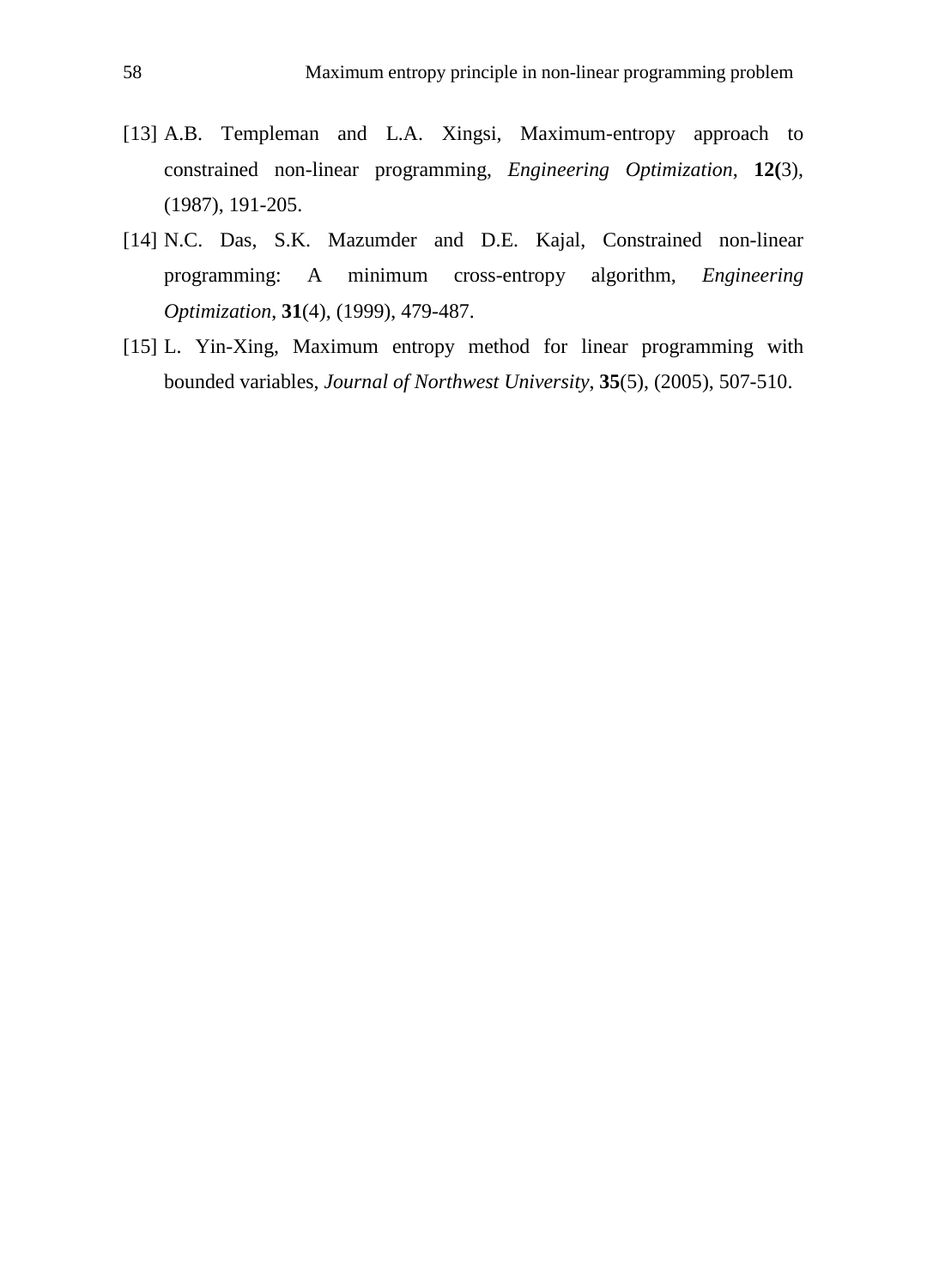## **Appendix A.**

Calculation for  $\mu_j^{k+1}$ .

Using equation (2.16) in equations (2.8) and (2.10), we get

$$
m\upsilon + \eta \sum_{j=1}^{m} g_j \left( x^k \right) = 4 \tag{A1}
$$

$$
\nu \sum_{j=1}^{m} g_j(x^k) + \eta \sum_{j=1}^{m} g_j^2(x^k) = 4\varepsilon
$$
 (A2)

Solving equations (A1) and (A2), we get

$$
\eta = \frac{4\left[\sum_{j=1}^{m} g_j\left(x^k\right) - m\varepsilon\right]}{\left[\sum_{j=1}^{m} g_j\left(x^k\right)\right]^2 - m\sum_{j=1}^{m} g_j^2\left(x^k\right)}
$$
(A3)

and

$$
U = \frac{4}{m} \left\{ 1 - \frac{\left[ \sum_{j=1}^{m} g_j(x^k) \right]^2 - m \varepsilon \sum_{j=1}^{m} g_j(x^k) \right\}}{\left[ \sum_{j=1}^{m} g_j(x^k) \right]^2 - m \sum_{j=1}^{m} g_j^2(x^k)} \right\}
$$
(A4)

Substituting the vales of  $\upsilon$  and  $\eta$  in equation (2.16), we get

$$
\mu_{j}^{k+1} = \frac{1}{m} \left\{ 1 - \frac{\left[ \sum_{j=1}^{m} g_{j}(x^{k}) \right]^{2} - m \varepsilon \sum_{j=1}^{m} g_{j}(x^{k}) \right\} + \frac{\left[ \sum_{j=1}^{m} g_{j}(x^{k}) - m \varepsilon \right] g_{j}(x^{k})}{\left[ \sum_{j=1}^{m} g_{j}(x^{k}) \right]^{2} - m \sum_{j=1}^{m} g_{j}^{2}(x^{k})} \right\} + \frac{\left[ \sum_{j=1}^{m} g_{j}(x^{k}) - m \varepsilon \right] g_{j}(x^{k})}{\left[ \sum_{j=1}^{m} g_{j}(x^{k}) - m \varepsilon \right] g_{j}(x^{k}) - \frac{\sum_{j=1}^{m} g_{j}(x^{k})}{m}} \right\}
$$

$$
= \frac{1}{m} + \frac{\left[ \sum_{j=1}^{m} g_{j}(x^{k}) \right]^{2} - m \sum_{j=1}^{m} g_{j}^{2}(x^{k})}{\left[ \sum_{j=1}^{m} g_{j}(x^{k}) \right]^{2} - m \sum_{j=1}^{m} g_{j}^{2}(x^{k})}
$$